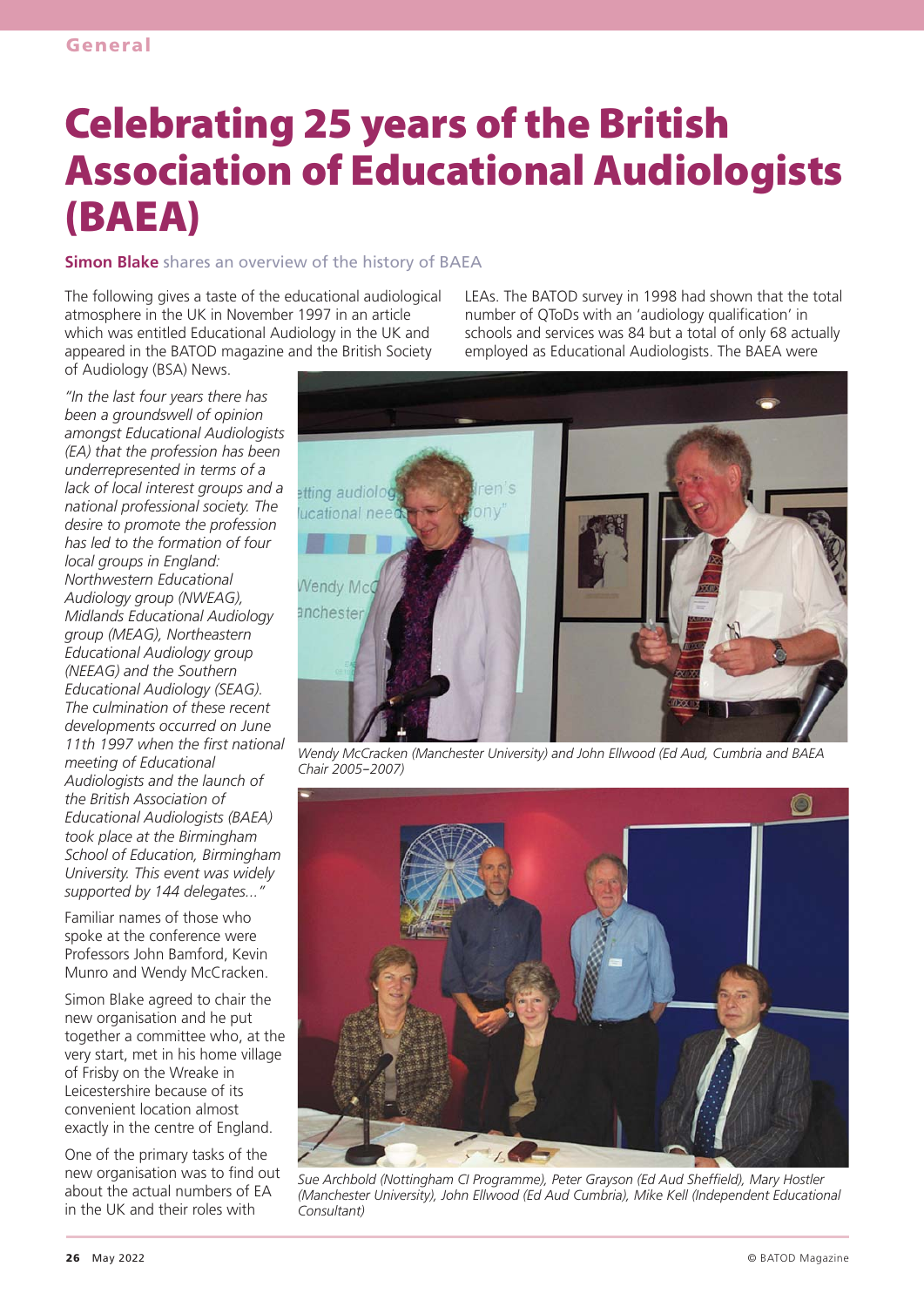

therefore keen to conduct their own surveys although this often required following up poor response rates.

It also became clear from a survey carried out in October 1999 that EA, depending on which region they were employed in, were being asked to carry out very differing duties. Thus, early on in its existence the BAEA put together their Role & Competences document with the first edition appearing in 2001 in order to (a) create a clear perception of the role of the EA in the UK and (b) impress local education authorities that EA were very much needed within schools and services for hearing-impaired children. This achievement was one of the first major milestones of the BAEA. Gary Webster (Chair of BAEA <sup>2011</sup>*-*2015) took on a review of this document during his tenure and recalls: *"This was a major challenge and involved consulting with all the regional groups and took two years to complete the task."*

The work culminated in the presentation at the 2014 BAEA Conference by Gary and Joy Rosenberg (Course Leader Mary Hare) and their paper was unsurprisingly entitled *The Role of The Educational Audiologist.*

During the last 25 years three separate strands of development were occurring which were to influence the audiological landscape of the UK enormously in the future: Universal Neonatal Hearing Screening and the development of cochlear Implants and digital hearing aids.

Following the well-known paper by Davis et al. in 1997, *A critical review of the role of neonatal hearing screening in the detection of congenital hearing impairment,* Adrian Davis and Sally Hind stated:

*"Following a systematic review of the role of neonatal hearing screening in the identification of hearing impaired and deaf* *children in 1997, the Department of Health in England commissioned a national programme of newborn hearing screening in 2001 and has linked a systematic evaluation to the first 23 sites in the implementation of that policy. It is anticipated that all areas of England will participate in the programme by 2004/2005."*

Naturally, the BAEA was interested in the way that this development would affect education services and commissioned a survey entitled *UNHS Habilitation* in May 1999 in order to find out how aware of this development they were and, more importantly, to gauge whether they felt able to work

with extremely young children. One of the findings showed that only 64 per cent of services had supported children under three months and under. There was thus an enormous necessity for training in this area.

As neonatal screening began to become a reality and to have an impact on services, it was felt necessary to examine closely the roles of both EA and ToD and so the title of our fourth national conference on 29th June 2001 was *Unpacking good practice for the under twos: a practical guide to working with very young children.* 

Prof Kevin Munro recalled very recently: "My move to Manchester coincided with quite an important period in paediatric audiology with the roll out of newborn hearing screening, the first national universal programme in the world. As a result, the typical age at hearing aid fitting in



© BATOD Magazine **May 2022 27** May 2022 27 May 2022 27 May 2022 27 May 2022 27 May 2022 27 May 2022 27 May 2022 27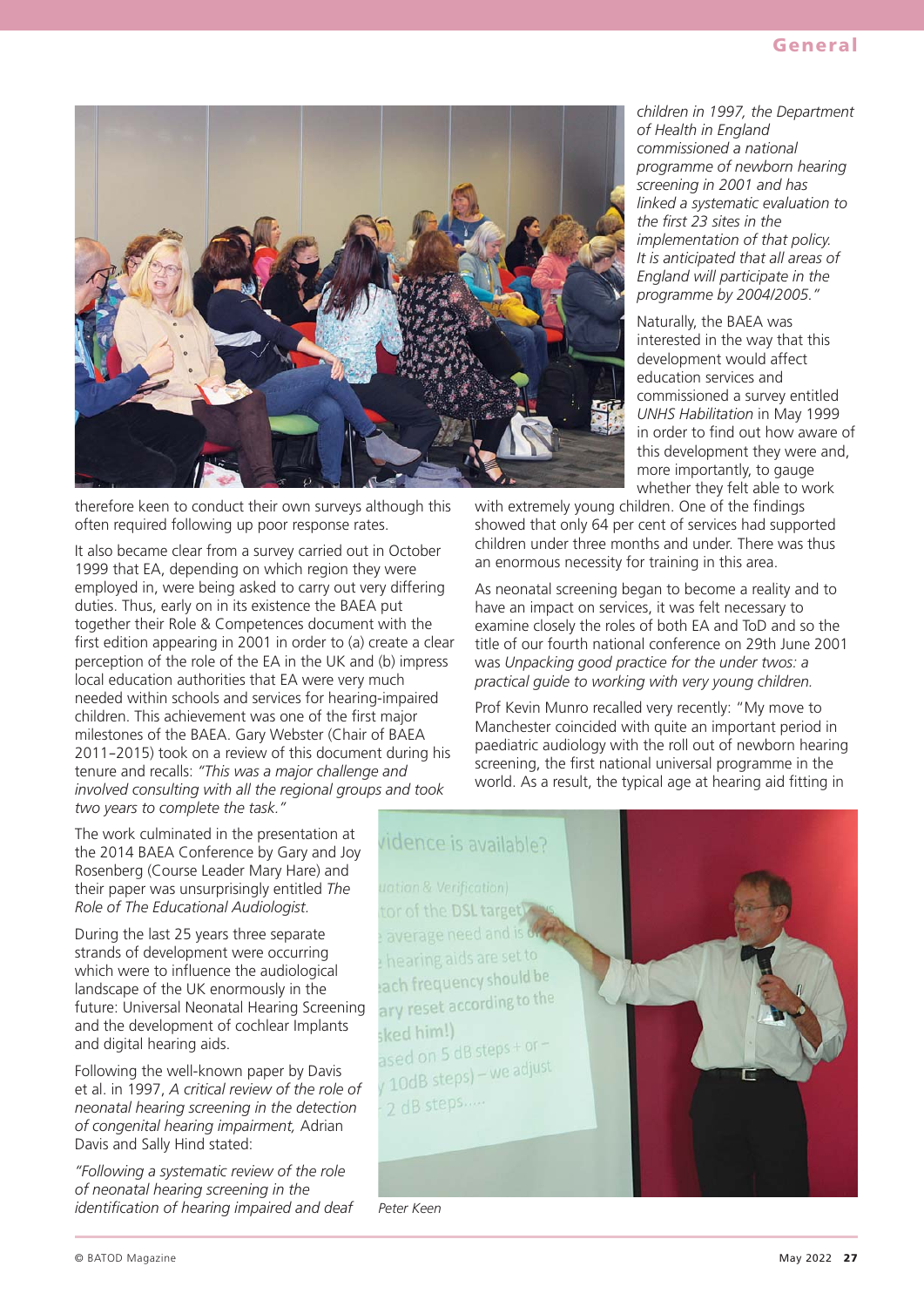

*Peter talking to Chris Cartwright and Rob Taylor from Phonak*

children with permanent congenital hearing impairment has dramatically reduced from typically around one year of age to around two months."

Apart from the organisation of yearly conferences one of the main aims of the BAEA was then (and still is) to act as a platform for communication amongst members and a wider audience of QToDs, Heads of Service and those working alongside EA in the health service. Two photos (included in the article show) show some speakers at the conferences of October 2004 and October 2005: see below for their names. They were entitled *Keeping Education in Educational Audiology and Evaluating children's progress in education and audiology respectively*.

During the early years of the BAEA we were invited to attend the National Committee of Professionals in Audiology (NCPA) meeting, mostly in London, which provided a good overview of all current audiological developments. The British Society of Audiology provided the organising and minute taking of the NCPA and all organisations/societies in the UK involved with hearing impairment were invited. Sadly, the NCPA is no longer.

Paediatric cochlear implantation had been introduced to the UK in the 1980s, and by 1988 the British Cochlear Implant Group had been formed. British Cochlear Implant Group (BCIG) successfully lobbied the Department of Health in order to fund implantation and in 1990 bids were invited for a three-year centrally funded programme. Between 2006 and 2011 the figures show that 74 per cent of estimated eligible children aged 0–3 years received implants and 94 per cent by the age of 17.

Implants were at first only unilateral and the importance of bilateral hearing could no longer be overlooked. Peter Keen (BAEA Chair 2007*-*2011) recalls his letter to NICE in August 2008 in which he strongly emphasises the case *"I make a strong plea that prelingually deaf children should have bilateral cochlear implantation where this is medically appropriate."*

The roll out of cochlear implantation for young deaf children had an enormous impact on education services and in particular the improvement in language development of profoundly deaf children but for EA who were dealing with the compatibility of cochlear implants with radio systems there was even more of a challenge.

In BAEA Newsletter No 1 (Dec 1998) John Chadderton discusses the Spectra 22, Sprint 24 and Esprit processors and the fact that early models of the Esprit could not be used with FM radio systems at all.

Motivating all EA and completely at the heart of their work is the maxim: "helping children to hear better in all settings". This entails a great deal of work fitting and maintaining radio aid systems and studying the acoustic environment of the child.

As new models of digital hearing aid and radio systems were produced, compatibility issues arose constantly and education services in these early days of development were spending a disproportionate amount of time repairing radio systems and /or making their linkage to hearing aids and cochlear implants more secure. The necessity for training and updating as manufacturers produced new systems was in great need and the four local Educational Audiology groups in the UK were invaluable in promoting very significant amounts of time in training and discussion for EA, QToDs and Technicians. It is generally felt that now, reliability and compatibility issues have improved.

Running parallel to the formation and growth of BAEA was (and is) the postgraduate course in Educational Audiology under Hertfordshire University being run at Mary Hare Grammar School, Newbury. This is the only course in Educational Audiology in the UK and possibly Europe at the time of writing and it underpins and maintains our profession by producing EA from its students. Joy Rosenberg has led the course for many years and has also had a long-standing role on the BAEA's NEC committee as Training Officer. The very close relationship of BAEA and the course has been of enormous benefit to both organisations and very significant developments have evolved because of it.

Probably the BAEA's most epic achievement in 2018 has been the Professional Registration for EAs. Of necessity this included accreditation of the course by the British Academy of Audiology (BAA) on behalf of the UK's Registration Council for Clinical Physiologists (RCCP).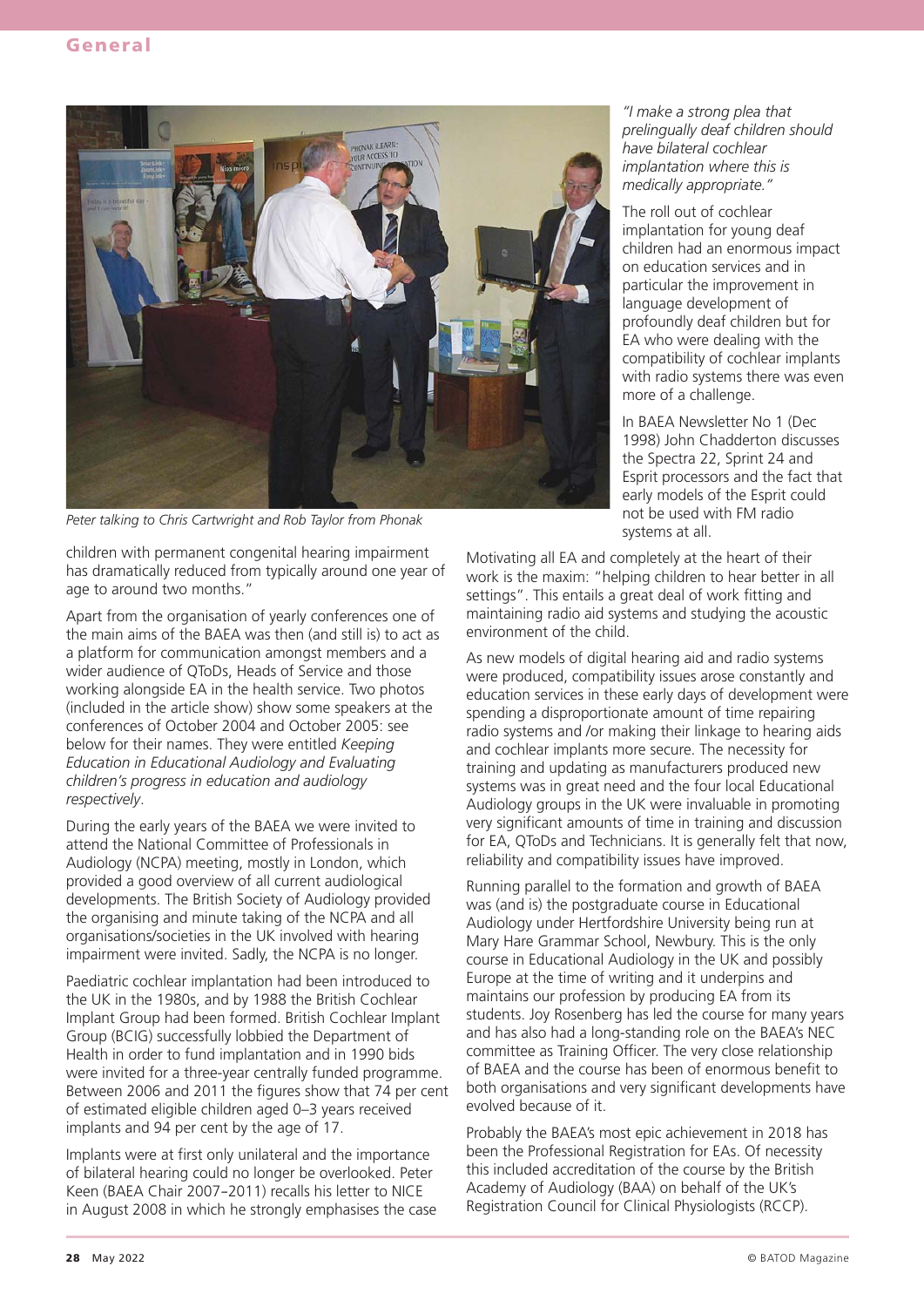

*Simon Blake*

This not only enhances the profession's public credibility but it brings with it the strengths of enforcing high standards of practice and maintaining a public database of registrants for six disciplines. New graduates of the course will be automatically eligible to register and others can

#### References

- 1. Blake S (1997). *Educational Audiology in the UK.* BATOD Association Magazine and BSA News
- 2. Davis A, Bamford J, Wilson I, Ramkalawan T, Forshaw M, Wright S (1997). '*A critical review of the role of neo natal hearing screening in the detection of congenital hearing impairment'.* Health Technology Assessment 1997 1 (10)
- 3. Davis A and Hind S (2003). *'The Newborn Hearing Screening Programme in England'.* Paediatric Otorhinolaryngology, Dec 2003
- 4. Chadderton J (1988). *Cochlear Implants and FM Radio Systems.* BAEA Newsletter No 1 (Dec 1998)
- 5. Tolland, R (1999). *BAEA survey UNHS Habilitation May 1999.* BAEA Newsletter No 3 (March/April 2000).

apply via the equivalency process.

The Educational Audiology course has changed and adapted very well to circumstances such as decreasing numbers and Covid-19 and it is very pleasing to note that modules are now available as part of the BAA Higher Training Scheme for Paediatric Habilitation along with many stand-alone modules. This has allowed increased enrolment and currently the course has its highest ever enrolment for two years running.

Finally, under our new Chair Teresa Quail, a new group (WINSEAG) has been formed very recently which covers an area where EA are very thin on the ground, so it is very welcome indeed: in Wales, Ireland North and Scotland.

It would not be appropriate to celebrate 25 years without recognition of those Chairs who have had primary roles in developing the BAEA.

They are listed below:

- 1. Simon Blake 1997–2001
- 2. Brian Barney 2001–2005
- 3. John Ellwood 2005–2007
- 4. Peter Keen 2007–2011
- 5. Gary Webster 2011–2015
- 6. Helen Maiden 2015–2019
- 7. Jane North 2019–2021
- 8. Teresa Quail 2021–present.



*Simon Blake is a founding member of BAEA and is currently Membership Secretary, Treasurer and Data Protection Officer.*

## **Newsletters**

**BATOD publishes a newsletter at least twice a term via Mailchimp.** 



ВАТОІ

**Are you receiving them? Is your membership email contact up to date?** 

**If not, please contact Paul Simpson or Teresa Quail via exec@batod.org.uk**

**Please note if your email address is no longer valid your BATOD membership will bepaused.**

www.batod.org.uk Log in and go to account details

### BATOD Training Bursary Information

BATOD has launched a new Training Bursary to support professionals working with D/deaf learners who are not QToDs or ToDs in training.

This bursary allows BATOD members to access education/training related to deaf education, to develop their skills and knowledge. The member would be otherwise totally self-funding, due to no financial support from their educational establishment or LA.

Download this document for further information and the application form:

www.batod.org.uk/wp-content/uploads/2021/08/ BATOD-Training-bursary-information-.pdf

Any questions – contact Jill Bussien via bursary@batod.org.uk